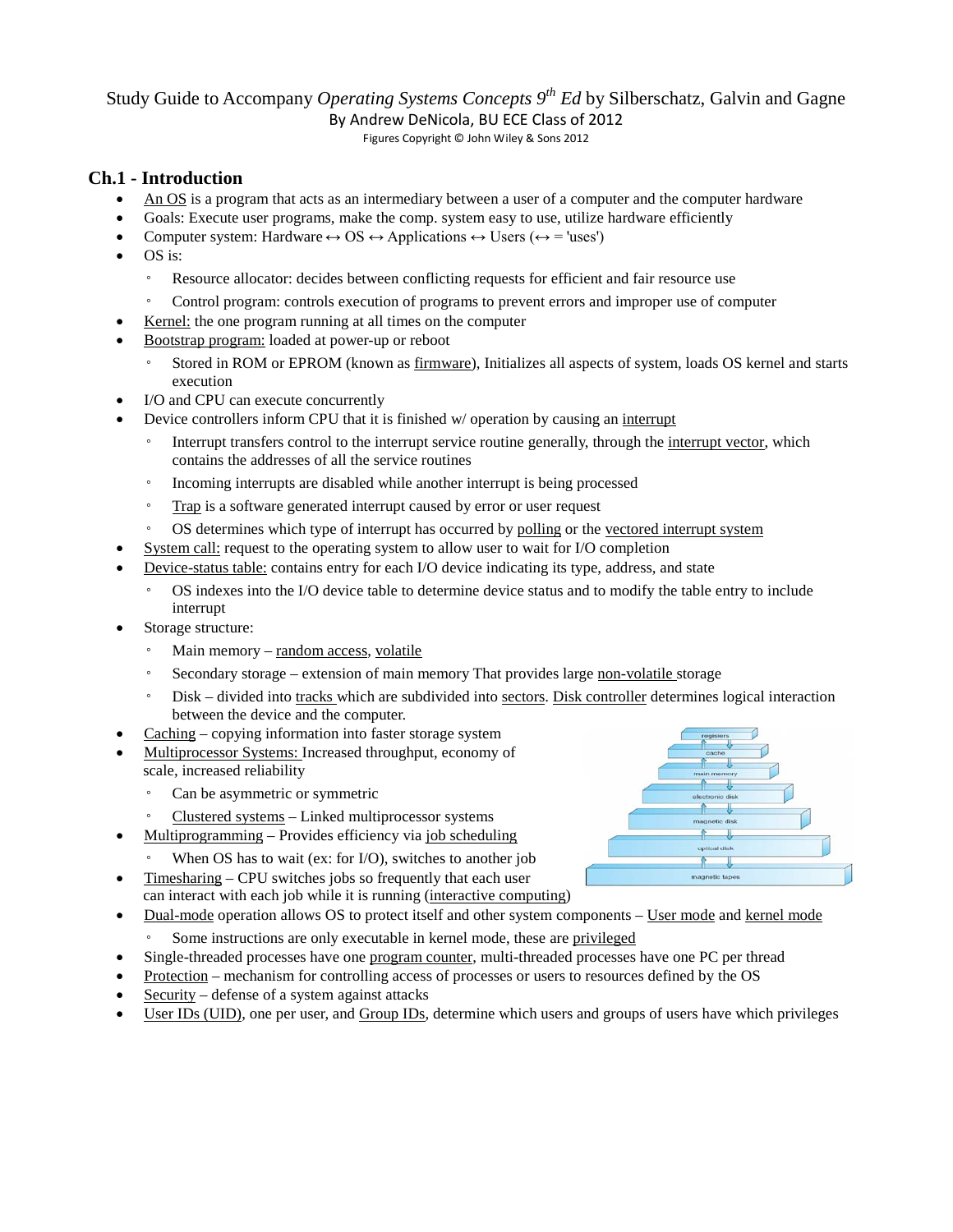# **Ch.2 – OS Structures**

- User Interface (UI) Can be Command-Line (CLI) or Graphics User Interface (GUI) or Batch
	- $\degree$  These allow for the user to interact with the system services via system calls (typically written in  $C/C++$ )
- Other system services that a helpful to the <u>user</u> include: program execution, I/O operations, file-system manipulation, communications, and error detection
- Services that exist to ensure efficient OS operation are: resource allocation, accounting, protection and security
- Most system calls are accessed by Application Program Interface (API) such as Win32, POSIX, Java
- Usually there is a number associated with each system call
	- System call interface maintains a table indexed according to these numbers
- Parameters may need to be passed to the OS during a system call, may be done by:
	- Passing in registers, address of parameter stored in a block, pushed onto the stack by the program and popped off by the OS
	- Block and stack methods do not limit the number or length of parameters being passed
- Process control system calls include: end, abort, load, execute, create/terminate process, wait, allocate/free memory
- File management system calls include: create/delete file, open/close file, read, write, get/set attributes
- Device management system calls: request/release device, read, write, logically attach/detach devices
- Information maintenance system calls: get/set time, get/set system data, get/set process/file/device attributes
- Communications system calls: create/delete communication connection, send/receive, transfer status information



- OS Layered approach:
	- The operating system is divided into a number of layers (levels), each built on top of lower layers. The bottom layer (layer 0), is the hardware; the highest (layer N) is the user interface
	- With modularity, layers are selected such that each uses functions (operations) and services of only lower-level layers
- Virtual machine: uses layered approach, treats hardware and the OS kernel as though they were all hardware.
	- Host creates the illusion that a process has its own processor and own virtual memory
	- Each guest provided with a 'virtual' copy of the underlying computer
- Application failures can generate core dump file capturing memory of the process
- Operating system failure can generate crash dump file containing kernel memory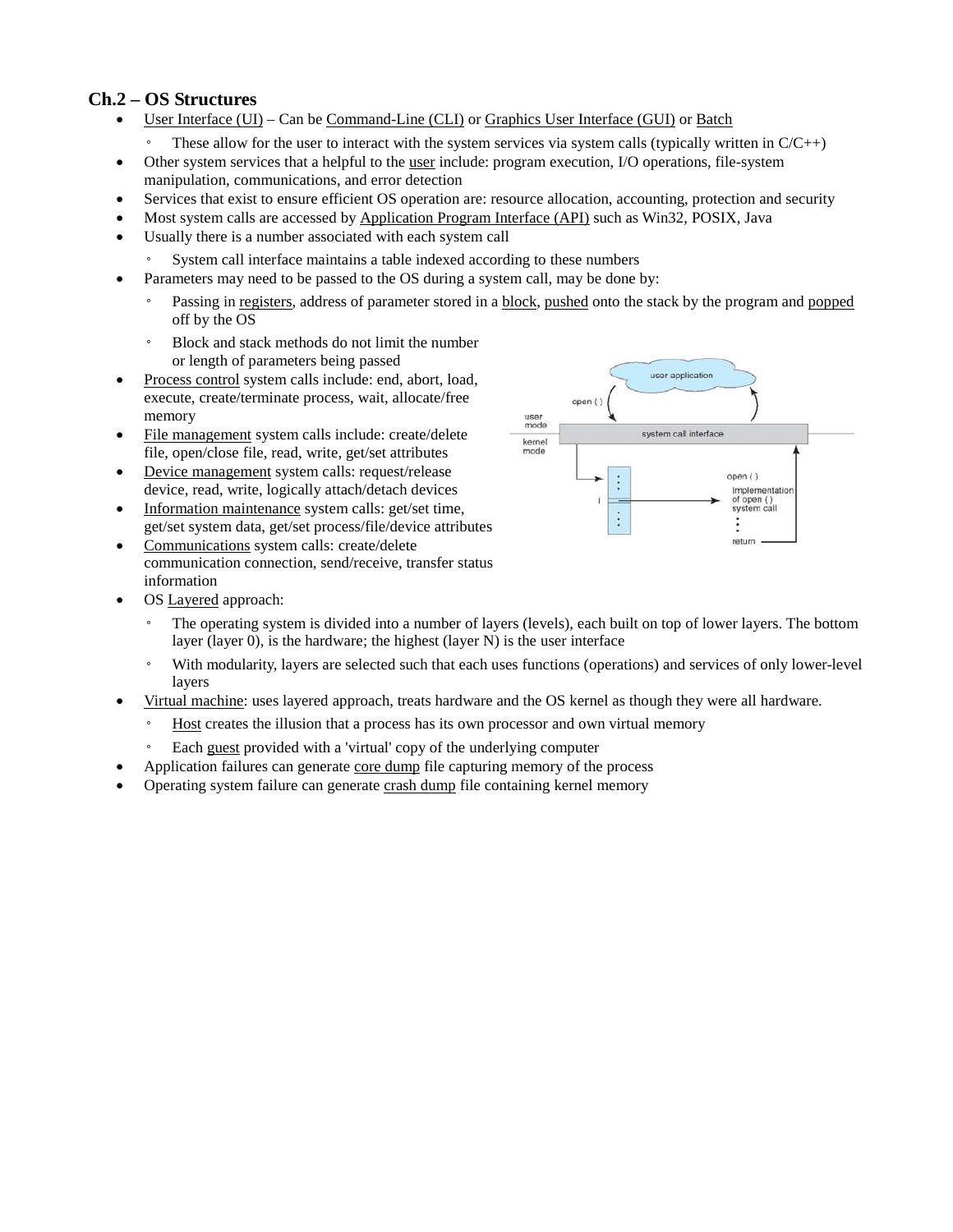## **Ch.3 – Processes**

- Process contains a program counter, stack, and data section.
	- Text section: program code itself
	- Stack: temporary data (function parameters, return addresses, local variables)
	- Data section: global variables
	- Heap: contains memory dynamically allocated during run-time
- Process Control Block (PCB): contains information associated with each process: process state, PC, CPU registers, scheduling information, accounting information, I/O status information
- Types of processes:
	- I/O Bound: spends more time doing I/O than computations, many short CPU bursts
	- CPU Bound: spends more time doing computations, few very long CPU bursts
- When CPU switches to another process, the system must save the state of the old process (to PCB) and load the saved state (from PCB) for the new process via a context switch
	- Time of a context switch is dependent on hardware
	- Parent processes create children processes (form a tree)
	- PID allows for process management
	- Parents and children can share all/some/none resources
	- Parents can execute concurrently with children or wait until children terminate
	- fork() system call creates new process
		- exec() system call used after a fork to replace the processes' memory space with a new program
	- Cooperating processes need interprocess communication (IPC): shared memory or message passing
- Message passing may be blocking or non-blocking
	- Blocking is considered synchronous
		- Blocking send has the sender block until the message is received
		- Blocking receive has the receiver block until a message is available
	- Non-blocking is considered asynchronous
		- Non-blocking send has the sender send the message and continue
		- Non-blocking receive has the receiver receive a valid message or null



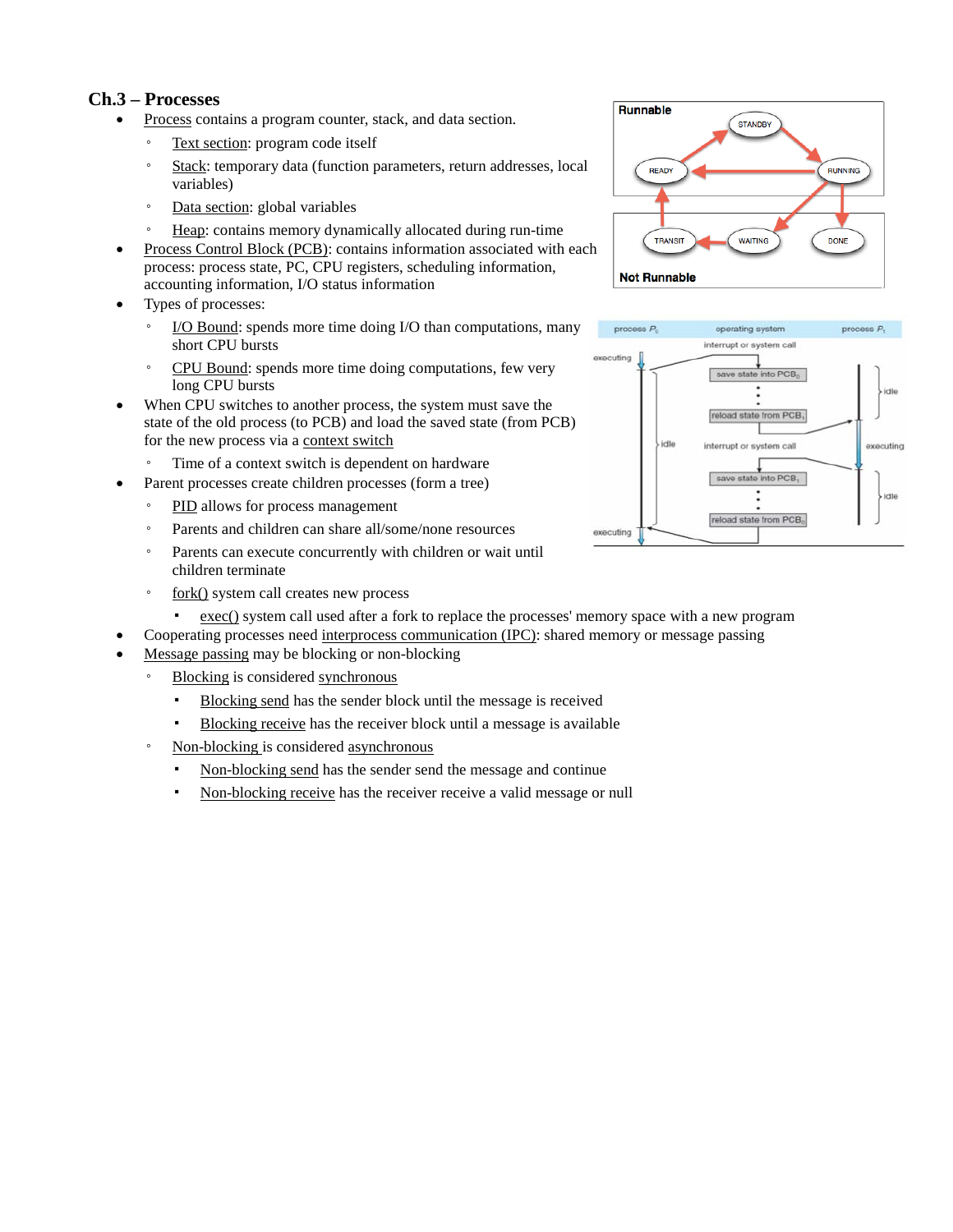## **Ch.4 – Threads**

- Threads are fundamental unit of CPU utilization that forms the basis of multi-threaded computer systems
- Process creation is heavy-weight while thread creation is light-weight
	- Can simplify code and increase efficiency
- Kernels are generally multi-threaded
- Multi-threading models include: Many-to-One, One-to-One, Many-to-Many
	- Many-to-One: Many user-level threads mapped to single kernel thread
	- One-to-One: Each user-level thread maps to kernel thread
	- Many-to-Many: Many user-level threads mapped to many kernel threads
- Thread library provides programmer with API for creating and managing threads
- Issues include: thread cancellation, signal handling (synchronous/asynchronous), handling thread-specific data, and scheduler activations.
	- Cancellation:
		- Asynchronous cancellation terminates the target thread immediately
		- Deferred cancellation allows the target thread to periodically check if it should be canceled
	- Signal handler processes signals generated by a particular event, delivered to a process, handled
	- Scheduler activations provide upcalls a communication mechanism from the kernel to the thread library.
		- Allows application to maintain the correct number of kernel threads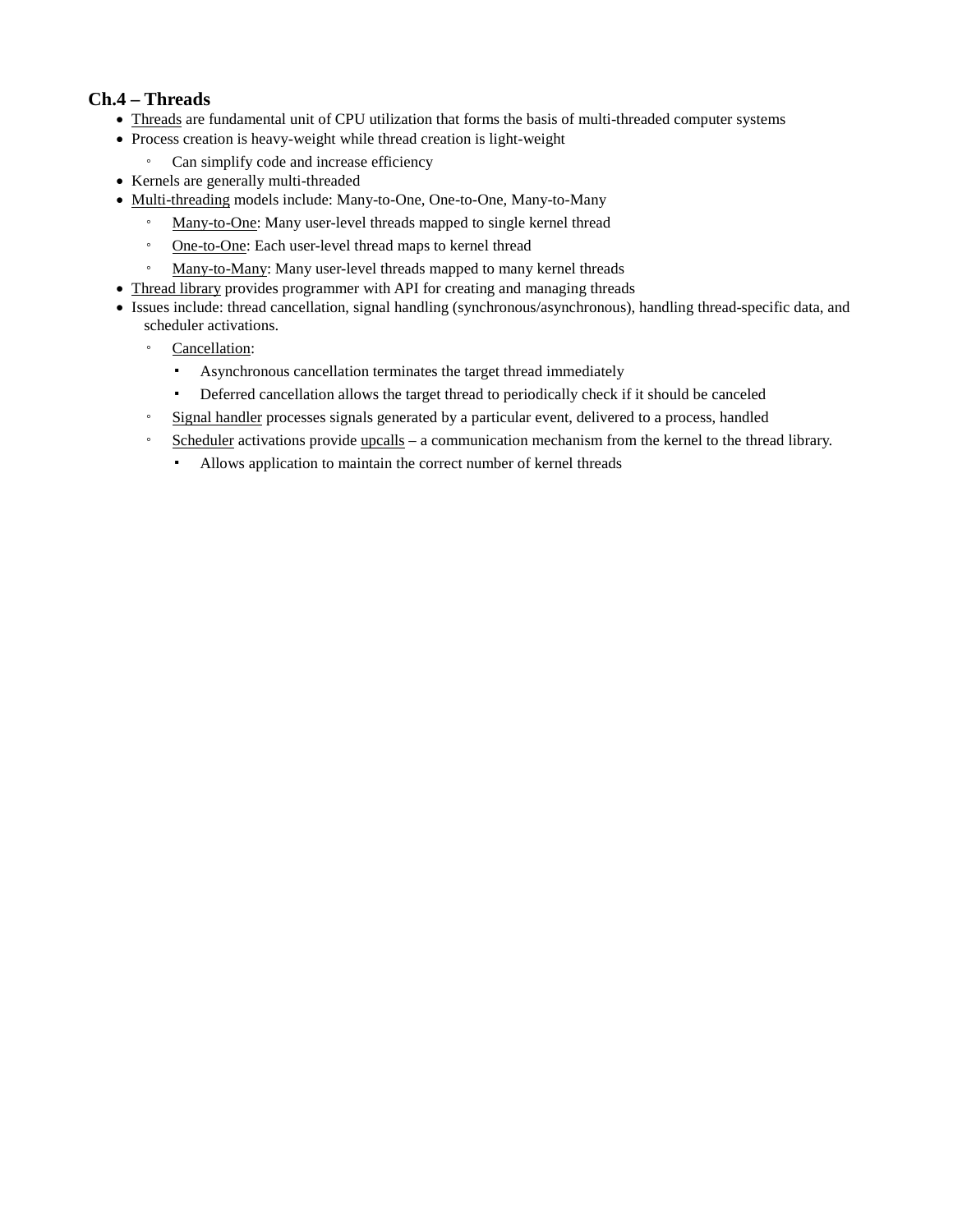## **Ch.5 – Process Synchronization**

- Race Condition: several processes access and manipulate the same data concurrently, outcome depends on which order each access takes place.
- Each process has critical section of code, where it is manipulating data
	- To solve critical section problem each process must ask permission to enter critical section in entry section, follow critical section with exit section and then execute the remainder section
	- Especially difficult to solve this problem in preemptive kernels
- Peterson's Solution: solution for two processes
	- Two processes share two variables: int **turn** and Boolean **flag[2]**
	- **turn:** whose turn it is to enter the critical section
	- flag: indication of whether or not a process is ready to enter critical section
		- $flag[i] = true$  indicates that process  $P_i$  is ready
	- Algorithm for process  $P_i$ :<br>do {

```
flag[i] = TRUE; 
turn = j;while (flag[j] & & turn == j)
           critical section 
flag[i] = FALSE;remainder section
```
} while (TRUE);

- Modern machines provide atomic hardware instructions:  $\underline{Atomic} = non-interturbable$ 
	- Solution using Locks:

}

do { acquire lock

critical section

release lock remainder section

} while (TRUE);

• Solution using Test-And-Set: Shared boolean variable lock, initialized to FALSE



• Solution using Swap: Shared bool variable lock initialized to FALSE; Each process has local bool variable key



- Semaphore: Synchronization tool that does not require busy waiting
	- Standard operations: wait() and signal()  $\leftarrow$  these are the only operations that can access semaphore S
	- Can have counting (unrestricted range) and binary (0 or 1) semaphores
- Deadlock: Two or more processes are waiting indefinitely for an event that can be caused by only one of the waiting processes (most OSes do not prevent or deal with deadlocks)
	- Can cause starvation and priority inversion (lower priority process holds lock needed by higher-priority process)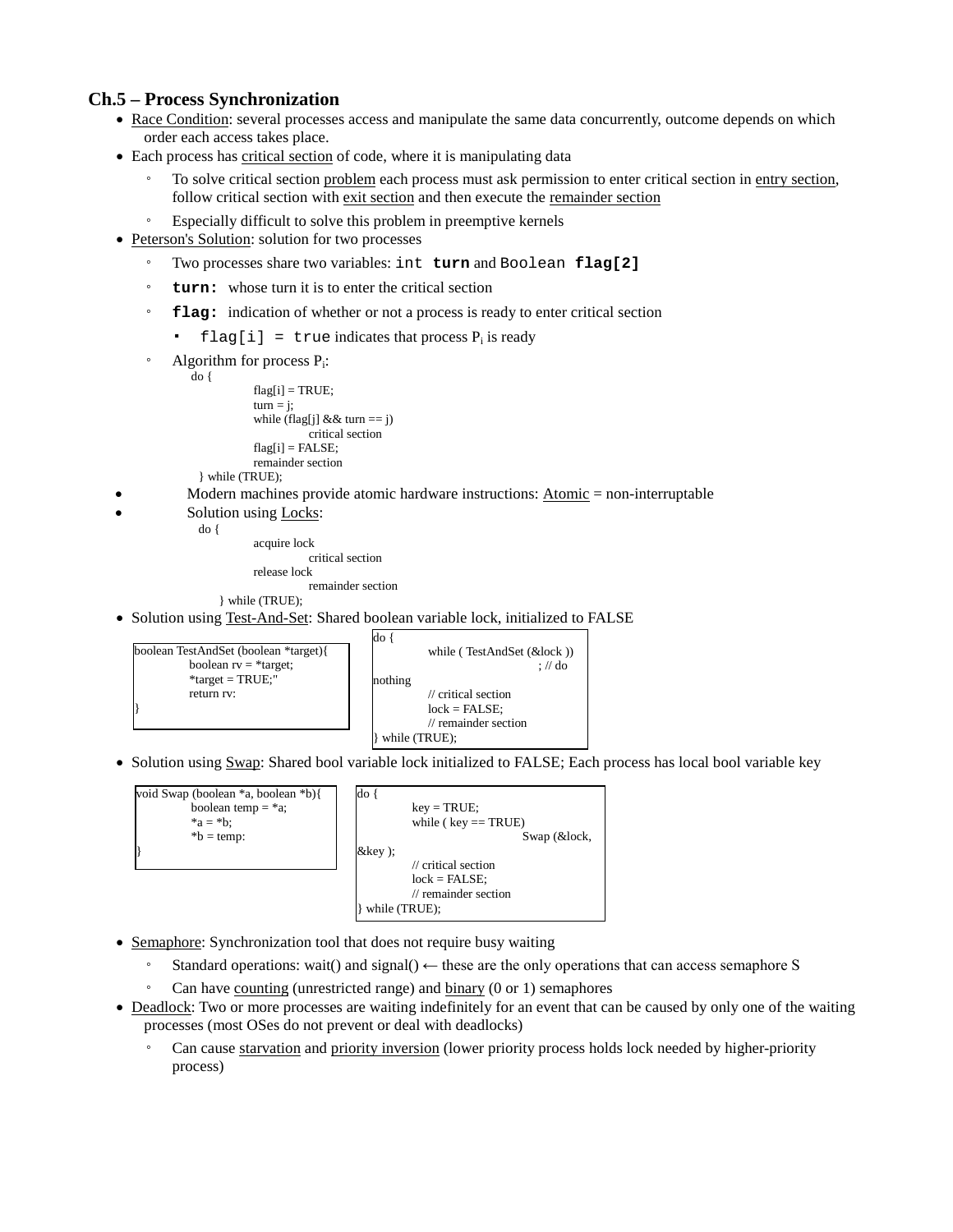## **Ch.5 – Process Synchronization Continued**

- Other synchronization problems include Bounded-Buffer Problem and Readers-Writers Problem
- Monitor is a high-level abstraction that provides a convenient and effective mechanism for process synchronization
	- Only one process may be active within the monitor at a time
	- Can utilize condition variables to suspend a resume processes (ex: condition x, y;)
		- $\bullet$  x.wait() a process that invokes the operation is suspended until x.signal()
		- $\bullet$  x.signal() resumes one of processes (if any) that invoked x.wait()
	- Can be implemented with semaphores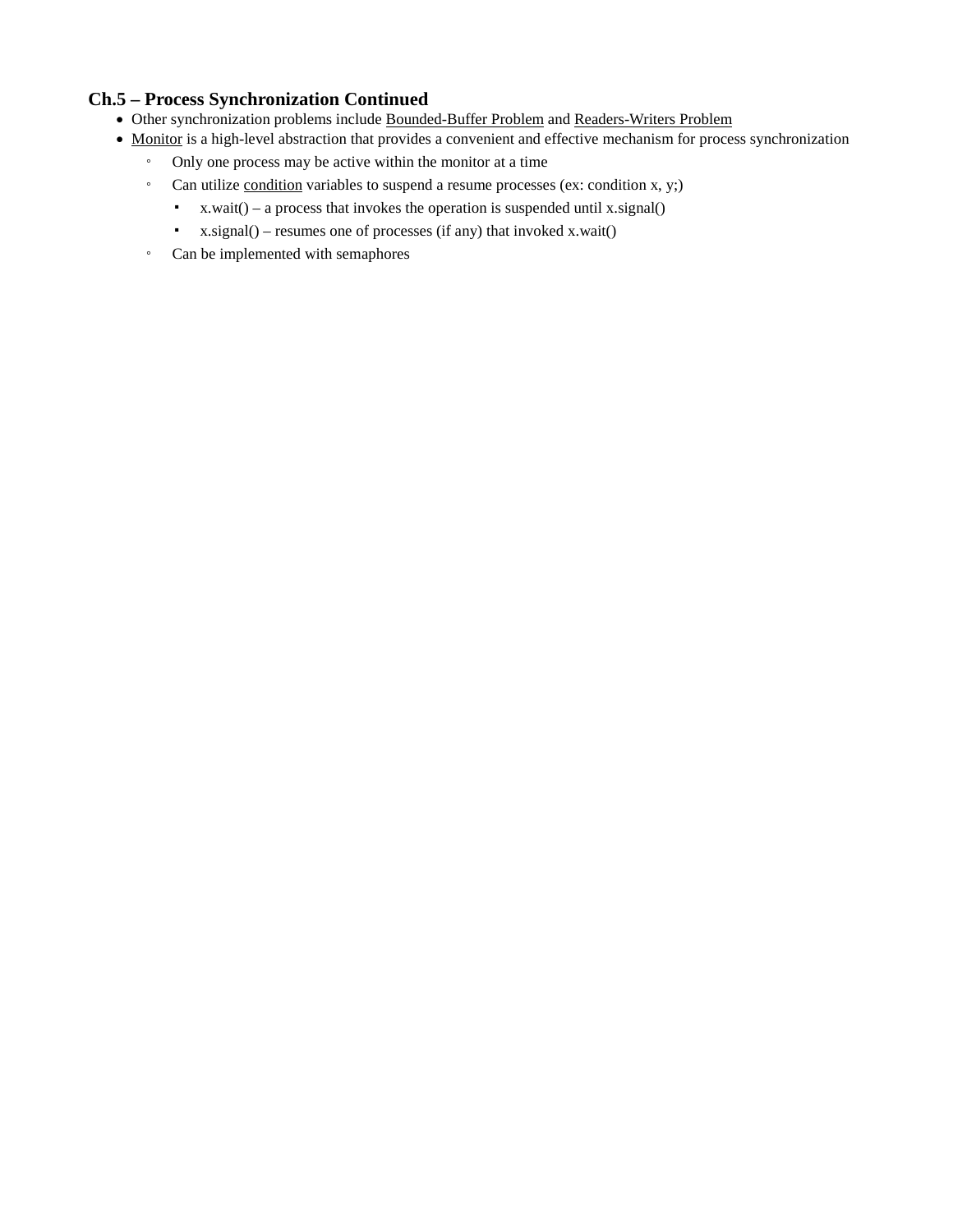## **Ch.6 – CPU Scheduling**

- Process execution consists of a cycle of CPU execution and I/O wait
- CPU scheduling decisions take place when a process:
	- Switches from running to waiting (nonpreemptive)
	- Switches from running to ready (preemptive)
	- Switches from waiting to ready (preemptive)
	- Terminates (nonpreemptive)
- The dispatcher module gives control of the CPU to the process selected by the short-term scheduler
	- Dispatch latency- the time it takes for the dispatcher to stop one process and start another
- Scheduling algorithms are chosen based on optimization criteria (ex: throughput, turnaround time, etc.)
	- FCFS, SJF, Shortest-Remaining-Time-First (preemptive SJF), Round Robin, Priority
- Determining length of next CPU burst: Exponential Averaging:
	- 1.  $t_n$  = actual length of  $n^{th}$  CPU burst<br>2.  $\tau_{n+1}$  = predicted value for the next
	- 2.  $\tau_{n+1}$  = predicted value for the next CPU burst<br>3.  $\alpha$ ,  $0 \le \alpha \le 1$  (commonly  $\alpha$  set to 1/2)
	- $\alpha$ ,  $0 \le \alpha \le 1$  (commonly  $\alpha$  set to 1/2)
	- 4. Define:  $\tau_{n+1} = \alpha^* t_n + (1-\alpha)\tau_n$
- Priority Scheduling can result in starvation, which can be solved by aging a process (as time progresses, increase the priority)
- In Round Robin, small time quantums can result in large amounts of context switches
	- Time quantum should be chosen so that 80% of processes have shorter burst times that the time quantum
- Multilevel Queues and Multilevel Feedback Queues have multiple process queues that have different priority levels
- $12$  $\tau$ <sub>i</sub> 10  $\mathbf{a}$  $t_i$  6  $\overline{c}$ time CPU burst (t) 6  $\overline{A}$ 6 13 13  $\overline{4}$ 13 "guess"  $(\tau_j)$  10 8  $6\overline{6}$ 6 9 11  $12$ 5
- In the Feedback queue, priority is not fixed  $\rightarrow$  Processes can be promoted and demoted to different queues
- Feedback queues can have different scheduling algorithms at different levels
- Multiprocessor Scheduling is done in several different ways:
	- Asymmetric multiprocessing: only one processor accesses system data structures → no need to data share
	- Symmetric multiprocessing: each processor is self-scheduling (currently the most common method)
	- Processor affinity: a process running on one processor is more likely to continue to run on the same processor (so that the processor's memory still contains data specific to that specific process)
- Little's Formula can help determine average wait time per process in any scheduling algorithm:
	- n = λ x W
	- $\degree$  n = avg queue length; W = avg waiting time in queue;  $\lambda$  = average arrival rate into queue
- Simulations are programmed models of a computer system with variable clocks
	- Used to gather statistics indicating algorithm performance
	- Running simulations is more accurate than queuing models (like Little's Law)
	- Although more accurate, high cost and high risk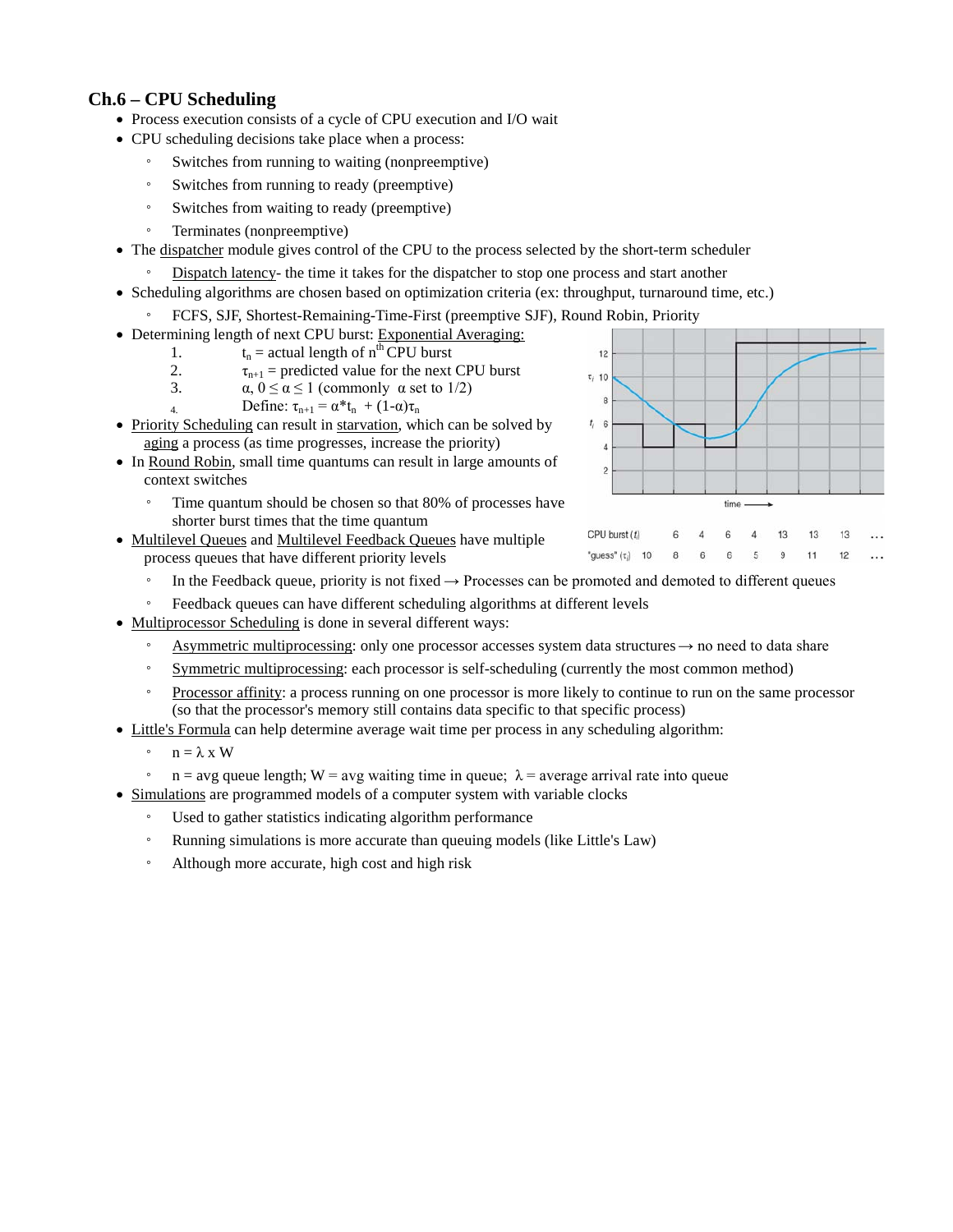# **Ch.7 – Deadlocks**

- Deadlock Characteristics: deadlock can occur if these conditions hold simultaneously
	- Mutual Exclusion: only one process at a time can use a resource
	- Hold and Wait: process holding one resource is waiting to acquire resource held by another process
	- No Preemption: a resource can be released only be the process holding it after the process completed its task
	- Circular Wait: set of waiting processes such that  $P_{n-1}$  is waiting for resource from  $P_n$ , and  $P_n$  is waiting for  $P_0$ 
		- "Dining Philosophers" in deadlock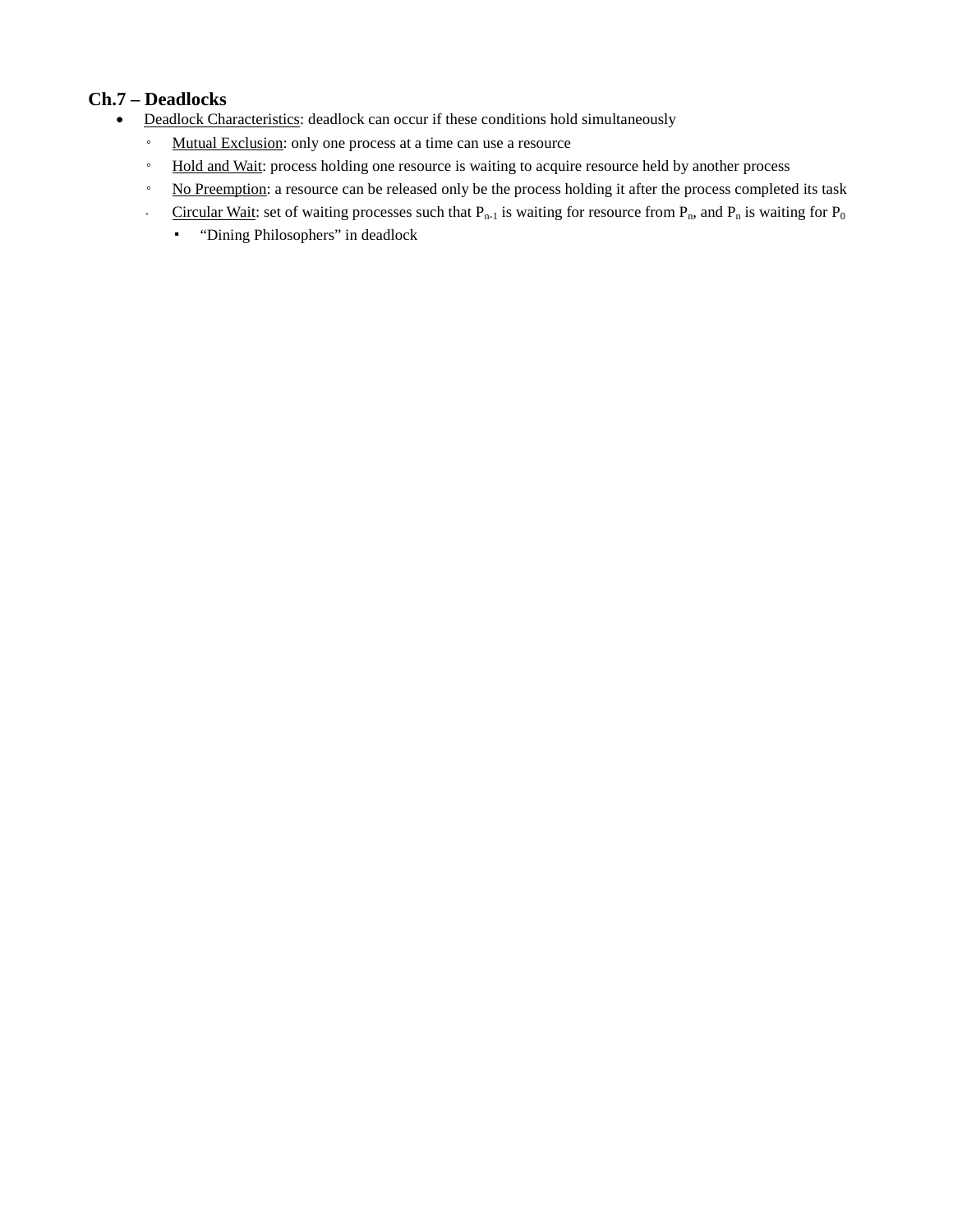## **Ch.8 – Main Memory**

- Cache sits between main memory and CPU registers
- Base and limit registers define logical address space usable by a process
- Compiled code addresses bind to relocatable addresses
	- Can happen at three different stages
		- Compile time: If memory location known a priori, absolute code can be generated
		- Load time: Must generate relocatable code if memory location not known at compile time
		- Execution time: Binding delayed until run time if the process can be moved during its execution
- Memory-Management Unit (MMU) device that maps virtual to physical address
- Simple scheme uses a <u>relocation register</u> which just adds a base value to address
- Swapping allows total physical memory space of processes to exceed physical memory
	- Def: process swapped out temporarily to backing store then brought back in for continued execution
- Backing store: fast disk large enough to accommodate copes of all memory images
- Roll out, roll in: swapping variant for priority-based scheduling.
	- Lower priority process swapped out so that higher priority process can be loaded
- Solutions to Dynamic Storage-Allocation Problem:
	- First-fit: allocate the first hole that is big enough
	- $\frac{\text{Best-fit}}{\text{dist}(1)}$ : allocate the smallest hole that is big enough (must search entire list)  $\rightarrow$  smallest leftover hole
	- Worst-fit: allocate the largest hole (search entire list)  $\rightarrow$  largest leftover hole
- External Fragmentation: total memory space exists to satisfy request, but is not contiguous
	- Reduced by compaction: relocate free memory to be together in one block
		- Only possible if relocation is dynamic
- Internal Fragmentation: allocated memory may be slightly larger than requested memory
- Physical memory divided into fixed-sized frames: size is power of 2, between 512 bytes and 16 MB
- Logical memory divided into same sized blocks: pages
- Page table used to translate logical to physical addresses
	- Page number  $(p)$ : used as an index into a page table
	- Page offset (d): combined with base address to define the physical memory address
- Free-frame list is maintained to keep track of which frames can be allocated

| page number | page offset |  |
|-------------|-------------|--|
|             |             |  |
| $m - n$     |             |  |

For given logical address space  $2<sup>m</sup>$  and page size  $2<sup>n</sup>$ 

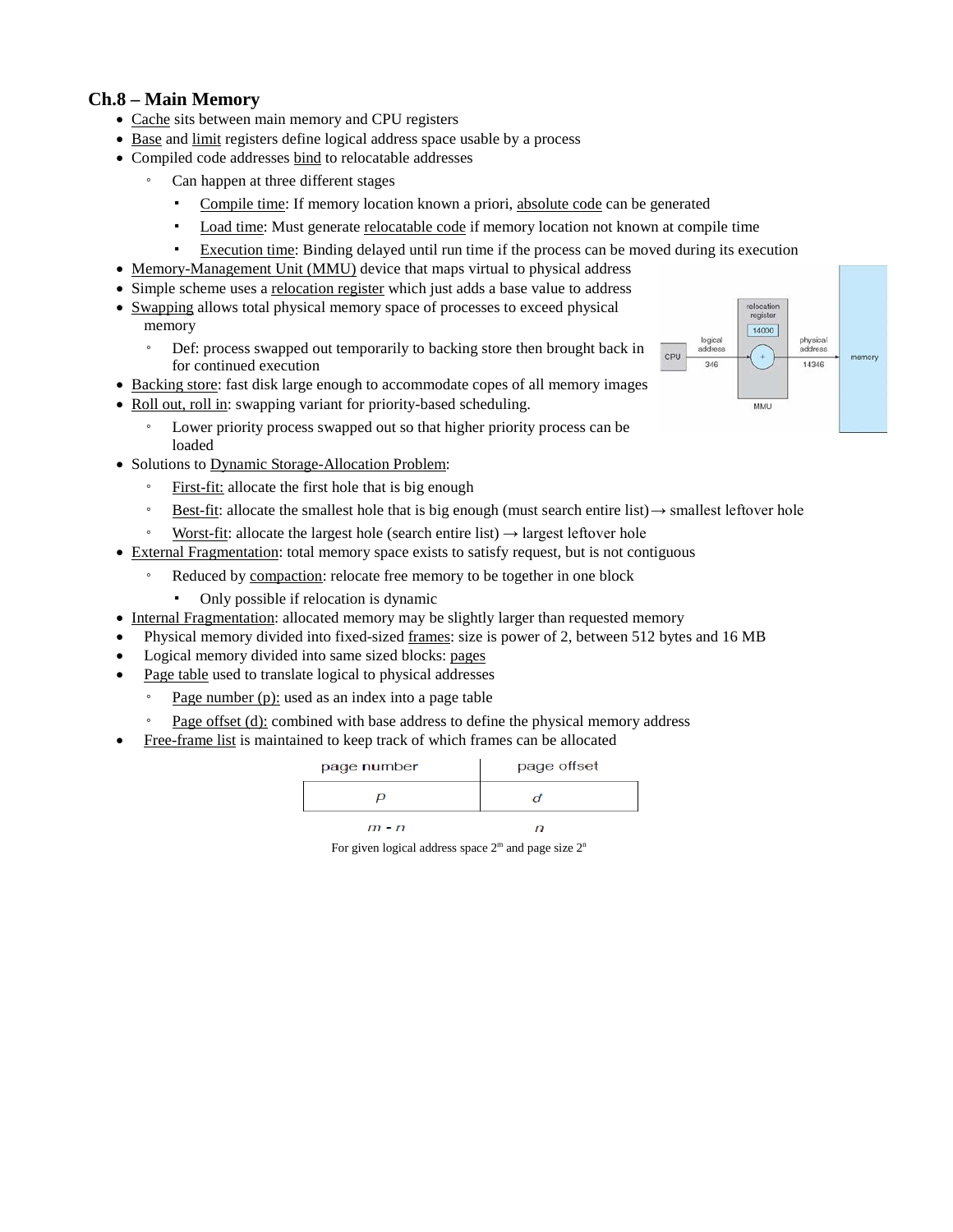## **Ch.8 – Main Memory Continued**

- Transition Look-aside Buffer (TLB) is a CPU cache that memory management hardware uses to improve virtual address translation speed
	- Typically small 64 to 1024 entries
	- On TLB miss, value loaded to TLB for faster access next time
	- TLB is associative searched in parallel



- Effective Access Time: EAT =  $(1 + \varepsilon) \alpha + (2 + \varepsilon)(1 \alpha)$ 
	- $ε = time unit, α = hit ratio$
- Valid and invalid bits can be used to protect memory
	- "Valid" if the associated page is in the process' logical address space, so it is a legal page
- Can have multilevel page tables (paged page tables)
- Hashed Page Tables: virtual page number hashed into page table
	- Page table has chain of elements hashing to the same location
	- Each element has (1) virtual page number, (2) value of mapped page frame, (3) a pointer to the next element
	- Search through the chain for virtual page number
- Segment table maps two-dimensional physical addresses
	- Entries protected with valid bits and r/w/x privileges



*Segmentation example*

*Page table example*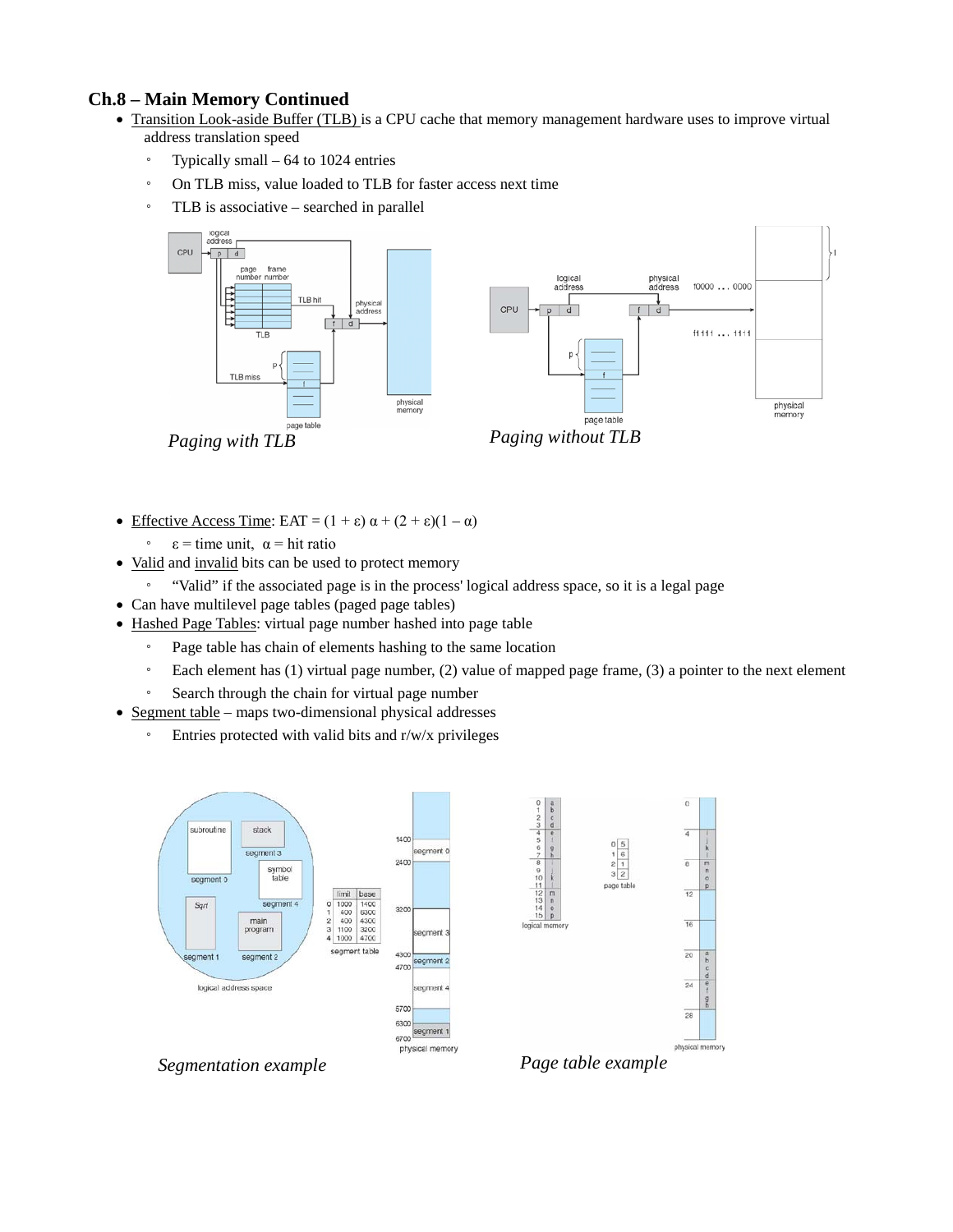## **Ch.9 – Virtual Memory**

- Virtual memory: separation of user logical memory and physical memory
	- Only part of program needs to be in memory for execution  $\rightarrow$  logical address space > physical address space
	- Allows address spaces to be shared by multiple processes  $\rightarrow$  less swapping
	- Allows pages to be shared during fork(), speeding process creation
- Page fault results from the first time there is a reference to a specific page  $\rightarrow$  traps the OS
	- Must decide to abort if the reference is invalid, or if the desired page is just not in memory yet
		- If the latter: get empty frame, swap page into frame, reset tables to indicate page now in memory, set validation bit, restart instruction that caused the page fault
	- $\degree$  If an instruction accesses multiple pages near each other  $\rightarrow$  less "pain" because of locality of reference
- Demand Paging only brings a page into memory when it is needed → less I/O and memory needed
	- Lazy swapper never swaps a page into memory unless page will be needed
	- Could result in a lot of page-faults
	- Performance:  $EAT = [(1-p)*memory access + p*(page fault overhead + swap page out + swap page in + restart)$ overhead)]; where Page Fault Rate 0 ″ p ″ 1
		- if  $p = 0$ , no page faults; if  $p = 1$ , every reference is a fault
	- Can optimize demand paging by loading entire process image to swap space at process load time
- Pure Demand Paging: process starts with no pages in memory
- Copy-on-Write (COW) allows both parent and child processes to initially share the same pages in memory
	- If either process modifies a shared page, only then is the page copied
- Modify (dirty) bit can be used to reduce overhead of page transfers  $\rightarrow$  only modified pages written to disk
- When a page is replaced, write to disk if it has been marked dirty and swap in desired page
- Pages can be replaced using different algorithms: FIFO, LRU (below)
	- Stack can be used to record the most recent page references (LRU is a "stack" algorithm)



page frames

- Second chance algorithm uses a reference bit
	- If 1, decrement and leave in memory
	- If 0, replace next page
- Fixed page allocation: Proportional allocation Allocate according to size of process
	- $s_i$  = size of process  $P_i$ ,  $S = \Sigma s_i$ , m = total number of frames,  $a_i$  allocation for  $P_i$
	- $a_i = (s_i/S)^*m$
	- Global replacement: process selects a replacement frame from set of all frames
	- One process can take frame from another
	- Process execution time can vary greatly
	- Greater throughput
- Local replacement: each process selects from only its own set of allocated frames
	- More consistent performance
	- Possible under-utilization of memory
- Page-fault rate is very high if a process does not have "enough" pages
- Thrashing: a process is busy swapping pages in and out  $\rightarrow$  minimal work is actually being performed
- Memory-mapped file I/O allows file I/O to be treated as routine memory access by mapping a disk block to a page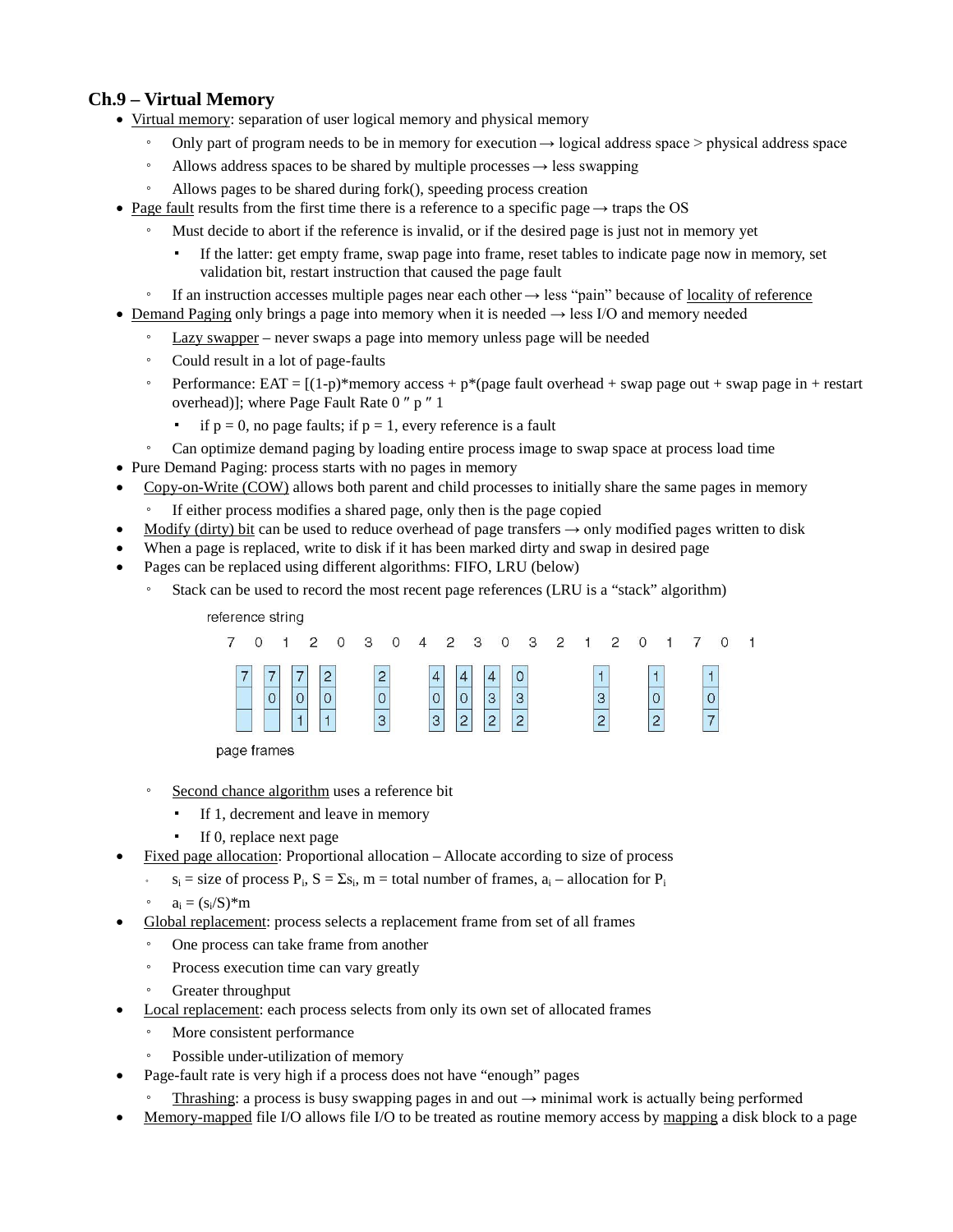in memory

• I/O Interlock: Pages must sometimes be locked into memory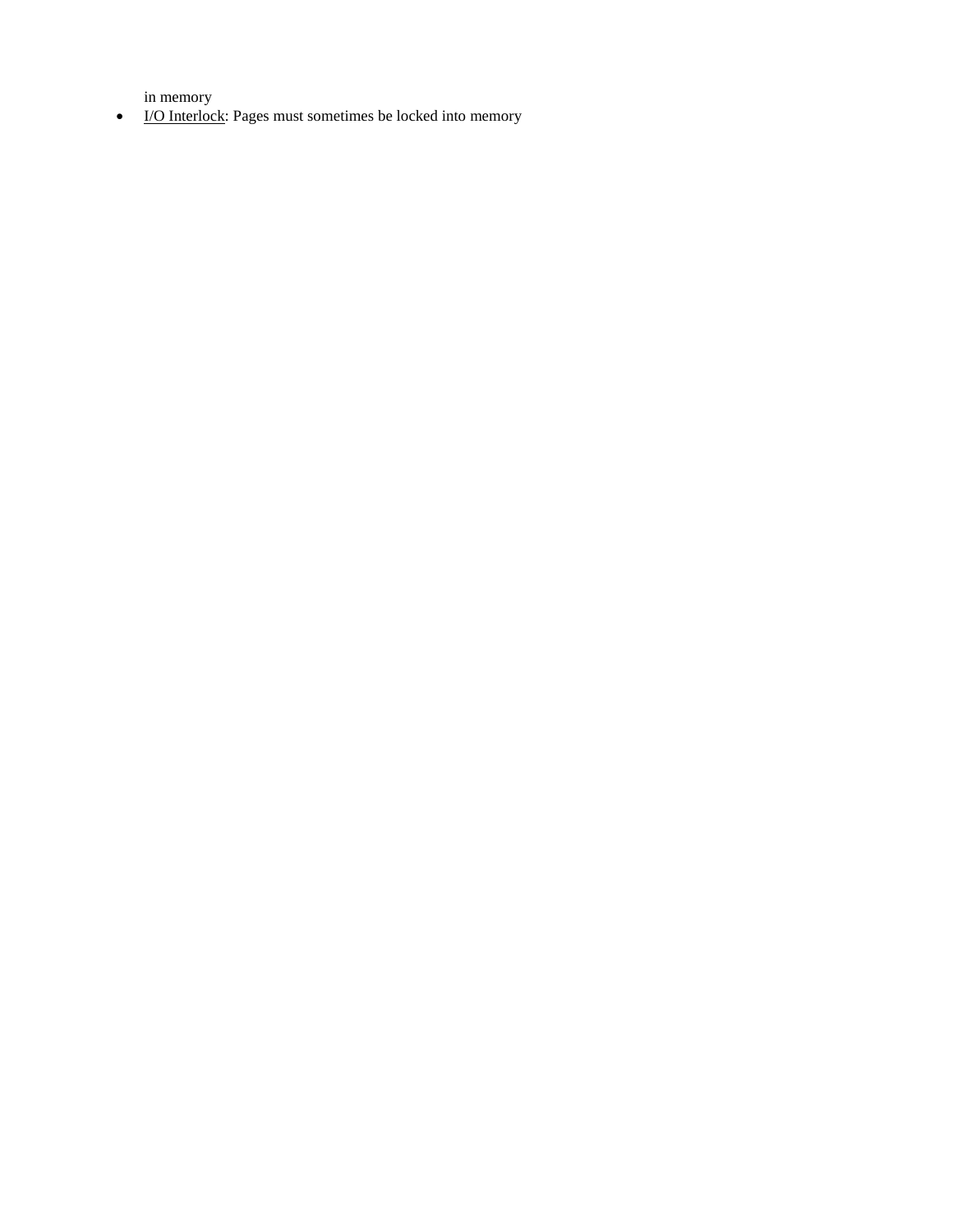## **Ch.10 – Mass-Storage Systems**

- Magnetic disks provide bulk of secondary storage rotate at 60 to 250 times per second
	- Transfer rate: rate at which data flows between drive and computer
	- Positioning time (random-access time) is time to move disk arm to desired cylinder (seek time) and time for desired sector to rotate under the disk head (rotational latency)
	- Head crash: disk head making contact with disk surface
- Drive attached to computer's I/O bus EIDE, ATA, SATA, USB, etc.
	- Host controller uses bus to talk to disk controller
- Access latency = Average access time = average seek time + average latency (fast  $\sim$ 5ms, slow  $\sim$ 14.5ms)
- Average I/O time  $=$  avg. access time  $+$  (amount to transfer / transfer rate)  $+$  controller overhead
	- Ex: to transfer a 4KB block on a 7200 RPM disk with a 5ms average seek time, 1Gb/sec transfer rate with a .1ms controller overhead = 5ms + 4.17ms + 4KB / 1Gb/sec + 0.1ms =  $9.27$ ms + .12ms =  $9.39$ ms
- Disk drives addressed as 1-dimensional arrays of logical blocks
	- 1-dimensional array is mapped into the sectors of the disk sequentially
- Host-attached storage accessed through I/O ports talking to I/O buses
	- Storage area network (SAN): many hosts attach to many storage units, common in large storage environments
		- Storage made available via LUN masking from specific arrays to specific servers
- Network attached storage (NAS): storage made available over a network rather than local connection
- In disk scheduling, want to minimize seek time; Seek time is proportional to seek distance
- Bandwidth is (total number of bytes transferred) / (total time between first request and completion of last transfer)
- Sources of disk I/O requests: OS, system processes, user processes
	- OS maintains queue of requests, per disk or device
- Several algorithms exist to schedule the servicing of disk I/O requests
	- FCFS, SSTF (shortest seek time first), SCAN, CSCAN, LOOK, CLOOK
		- SCAN/elevator: arm starts at one end and moves towards other end servicing requests as it goes, then reverses direction
		- CSCAN: instead of reversing direction, immediately goes back to beginning
		- LOOK/CLOOK: Arm only goes as far as the last request in each directions, then reverses immediately
- Low level/physical formatting: dividing a disk into sectors that the disk controller can read and write – usually 512 bytes of data
- Partition: divide disk into one or more groups of cylinders, each treated as logical disk
- Logical formatting: "making a file system"
- Increase efficiency by grouping blocks into clusters Disk I/O is performed on blocks
	- Boot block initializes system bootstrap loader stored in boot block
	- Swap-space: virtual memory uses disk space as an extension of main memory
	- Kernel uses swap maps to track swap space use
- RAID: Multiple disk drives provide reliability via redundancy increases mean time to failure
	- Disk striping uses group of disks as one storage unit
	- Mirroring/shadowing (RAID 1) *–* keeps duplicate of each disk
	- Striped mirrors (RAID 1+0) or mirrored striped (RAID 0+1) provides high performance/reliability
	- Block interleaved parity (RAID 4, 5, 6) uses much less redundancy
- Solaris ZFS adds checksums of all data and metadata detect if object is the right one and whether it changed
- Tertiary storage is usually built using removable media can be WORM or Read-only, handled like fixed disks
- Fixed disk usually more reliable than removable disk or tape drive
- Main memory is much more expensive than disk storage





(b) RAID 1: mirrored disks.





 $\begin{picture}(40,40) \put(0,0){\line(1,0){10}} \put(15,0){\line(1,0){10}} \put(15,0){\line(1,0){10}} \put(15,0){\line(1,0){10}} \put(15,0){\line(1,0){10}} \put(15,0){\line(1,0){10}} \put(15,0){\line(1,0){10}} \put(15,0){\line(1,0){10}} \put(15,0){\line(1,0){10}} \put(15,0){\line(1,0){10}} \put(15,0){\line(1,0){10}} \put(15,0){\line(1$ 



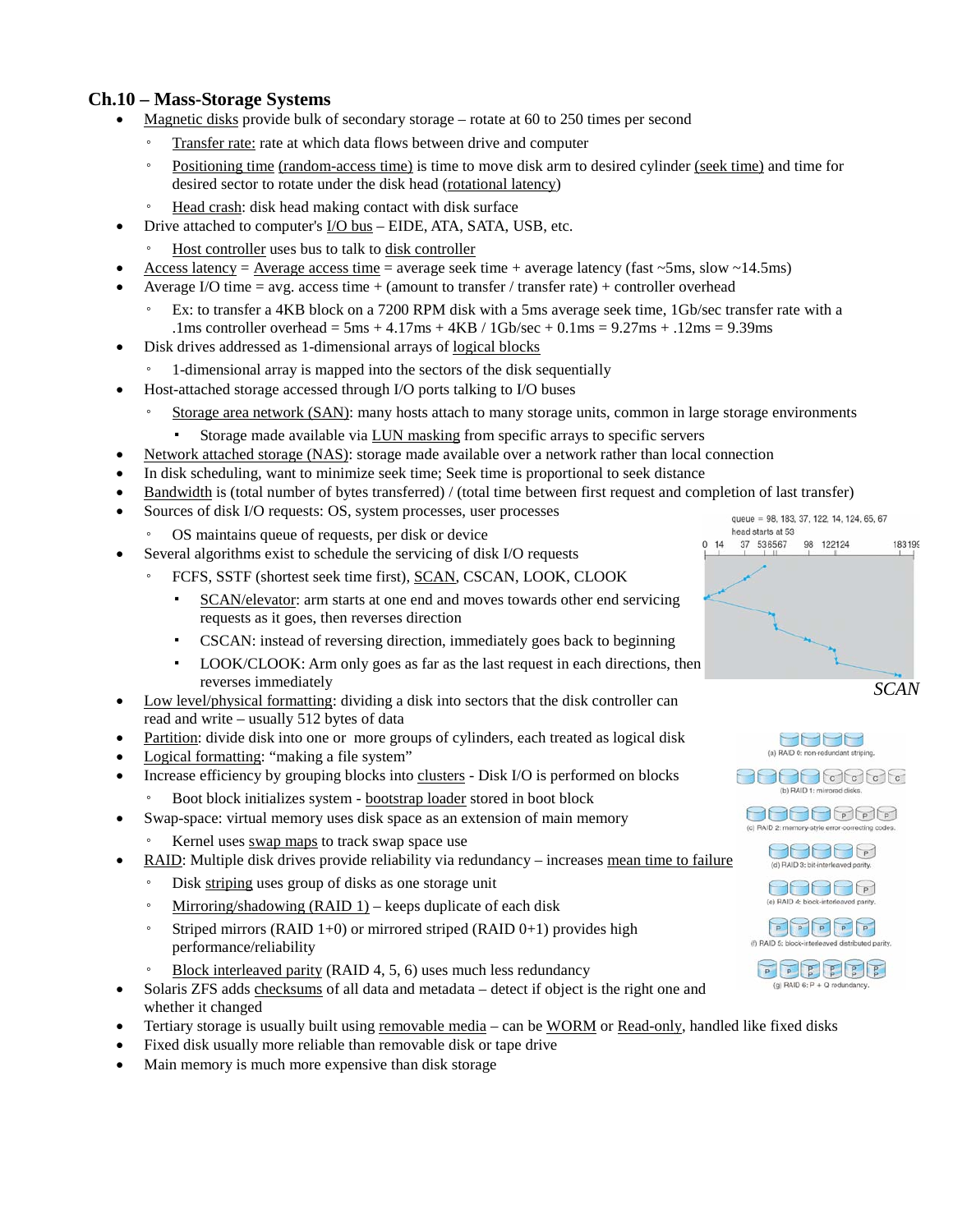## **Ch.11 – File-System Interface**

- File Uniform logical view of information storage (no matter the medium)
	- Mapped onto physical devices (usually nonvolatile)
	- Smallest allotment of nameable storage
	- Types: Data (numeric, character, binary), Program, Free form, Structured
	- Structure decided by OS and/or program/programmer
- Attributes:
	- Name: Only info in human-readable form
	- Identifier: Unique tag, identifies file within the file system
	- Type, Size
	- Location: pointer to file location
	- Time, date, user identification
- File is an abstract data type
- Operations: create, write, read, reposition within file, delete, truncate
- Global table maintained containing process-independent open file information: open-file table
	- Per-process open file table contains pertinent info, plus pointer to entry in global open file table
- Open file locking: mediates access to a file (shared or exclusive)
	- Mandatory access denied depending on locks held and requested
	- Advisory process can find status of locks and decide what to do
- File type can indicate internal file structure
- Access Methods: Sequential access, direct access
	- Sequential Access: tape model of a file
	- Direct Access: random access, relative access
- Disk can be subdivided into partitions; disks or partitions can be RAID protected against failure.
	- Can be used raw without a file-system or formatted with a file system
	- Partitions also knows as minidisks, slices
- Volume contains file system: also tracks file system's info in device directory or volume table of contents
- File system can be general or special-purpose. Some special purpose FS:
	- tmpfs temporary file system in volatile memory
	- objfs virtual file system that gives debuggers access to kernel symbols
	- ctfs virtual file system that maintains info to manage which processes start when system boots
	- lofs loop back file system allows one file system to be accessed in place of another
	- procfs virtual file system that presents information on all processes as a file system
- Directory is similar to symbol table translating file names into their directory entries
	- Should be efficient, convenient to users, logical grouping
	- Tree structured is most popular allows for grouping
	- Commands for manipulating: remove rm<file-name> ; make new sub directory mkdir<dir-name>
- Current directory: default location for activities can also specify a path to perform activities in
- Acyclic-graph directories adds ability to directly share directories between users
	- Acyclic can be guaranteed by: only allowing shared files, not shared sub directories; garbage collection; mechanism to check whether new links are OK
- File system must be mounted before it can be accessed kernel data structure keeps track of mount points
- In a <u>file sharing</u> system User IDs and Group IDs help identify a user's permissions
- Client-server allows multiple clients to mount remote file systems from servers NFS (UNIX), CIFS (Windows)
- Consistency semantics specify how multiple users are to access a shared file simultaneously similar to synchronization algorithms from Ch.7
	- One way of protection is Controlled Access: when file created, determine  $r/w/x$  access for users/groups

| file type      | usual extension             | function                                                                                       |  |
|----------------|-----------------------------|------------------------------------------------------------------------------------------------|--|
| executable     | exe, com, bin<br>or none    | ready-to-run machine-<br>language program                                                      |  |
| object         | obj. o                      | compiled, machine<br>language, not linked                                                      |  |
| source code    | c, cc, java, pas,<br>asm, a | source code in various<br>languages                                                            |  |
| batch          | bat, sh                     | commands to the command<br>interpreter                                                         |  |
| text           | txt. doc                    | textual data, documents                                                                        |  |
| word processor | wp. tex, rtf.<br>doc        | various word-processor<br>formats                                                              |  |
| library        | lib. a. so. dll             | libraries of routines for<br>programmers                                                       |  |
| print or view  | ps, pdf, jpg                | ASCII or binary file in a<br>format for printing or<br>viewing                                 |  |
| archive        | arc, zip, tar               | related files grouped into<br>one file, sometimes com-<br>pressed, for archiving<br>or storage |  |
| multimedia     | mpeg, mov, rm,<br>mp3, avi  | binary file containing<br>audio or A/V information                                             |  |



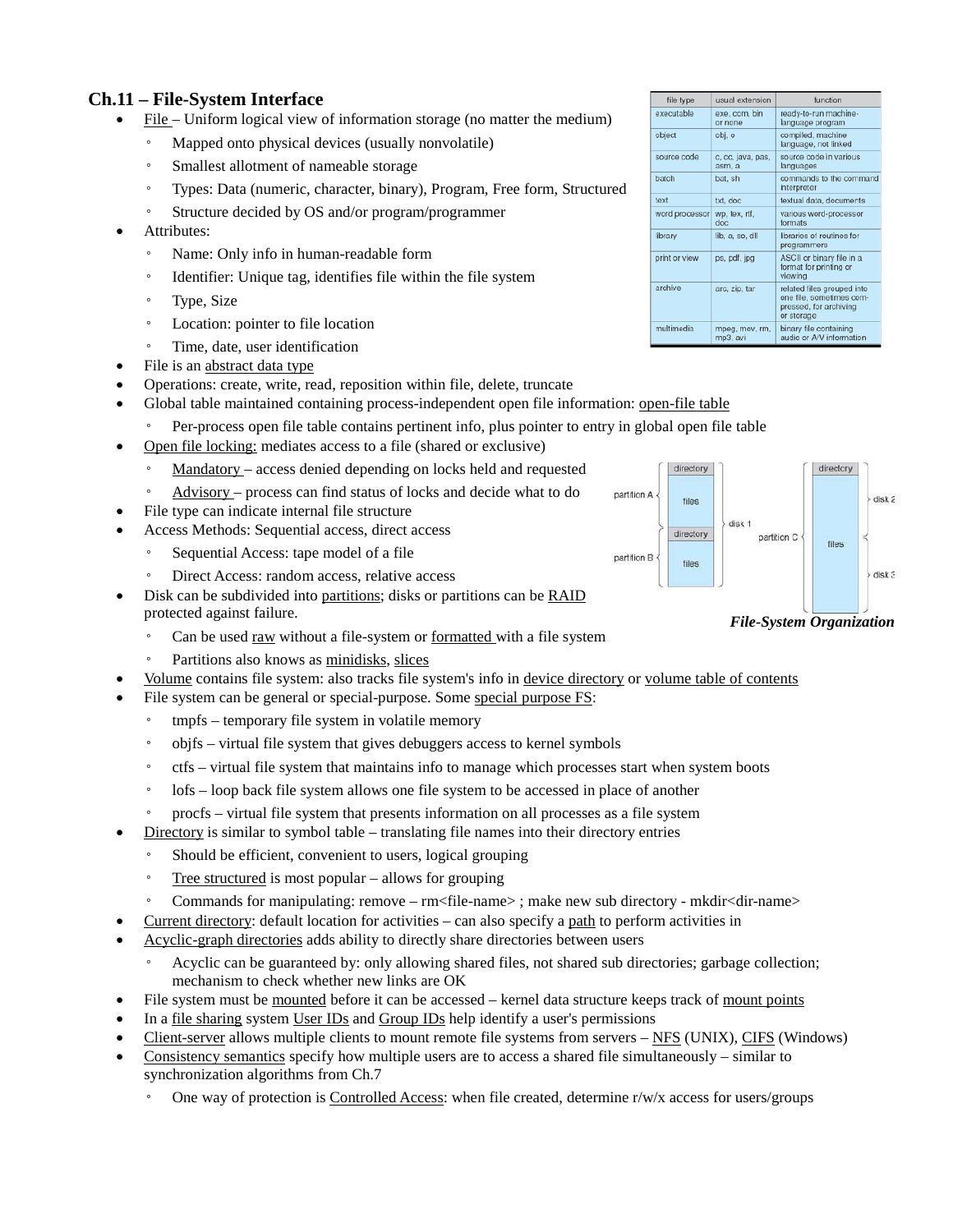## **Ch.12 – File System Implementation**

- File system resides on secondary storage disks; file system is organized into layers  $\rightarrow$
- File control block: storage structure consisting of information about a file (exist per-file)
- Device driver: controls the physical device; manage I/O devices
- File organization module: understands files, logical addresses, and physical blocks
	- Translates logical block number to physical block number
		- Manages free space, disk allocation
- Logical file system: manages metadata information maintains file control blocks
- Boot control block: contains info needed by system to boot OS from volume
- Volume control block: contains volume details; ex: total # blocks, # free blocks, block size, free block pointers
- Root partition: contains OS; mounted at boot time
- For all partitions, system is consistency checked at mount time
	- Check metadata for correctness only allow mount to occur if so
- Virtual file systems provide object-oriented way of implementing file systems
- Directories can be implemented as Linear Lists or Hash Tables
- Linear list of file names with pointer to data blocks simple but slow
	- Hash table linear list with hash data structure decreased search time
		- Good if entries are fixed size
		- Collisions can occur in hash tables when two file names hash to same location
- Contiguous allocation: each file occupies set of contiguous blocks
	- Simple, best performance in most cases; problem finding space for file, external fragmentation
	- Extent based file systems are modified contiguous allocation schemes extent is allocated for file allocation
- Linked Allocation: each file is a linked list of blocks no external fragmentation
	- Locating a block can take many I/Os and disk seeks
- Indexed Allocation: each file has its own index  $block(s)$  of pointers to its data blocks
	- Need index table; can be random access; dynamic access without external fragmentation but has overhead
- Best methods: linked good for sequential, not random; contiguous good for sequential and random
- File system maintains free-space list to track available blocks/clusters
- Bit vector or bit map (n blocks): block number calculation  $\rightarrow$  (#bits/word)\*(#0-value words)+(offset for 1<sup>st</sup> bit)
- •

 $\textdegree$  Example: block size = 4KB = 212 bytes disk size  $= 240$  bytes (1 terabyte) *n* = 240/212 = 228 bits (or 256 MB) if clusters of 4 blocks  $\rightarrow$  64MB of memory

- Space maps (used in ZFS) divide device space into metaslab units and manages metaslabs
	- Each metaslab has associated space map
- Buffer cache separate section of main memory for frequently used blocks
- Synchronous writes sometimes requested by apps or needed by OS no buffering
- •
- Asynchronous writes are more common, buffer-able, faster
- Free-behind and read-ahead techniques to optimize sequential access
- Page cache caches pages rather than disk blocks using virtual memory techniques and addresses
	- Memory mapped I/O uses page cache while routine I/O through file system uses buffer (disk) cache
- Unified buffer cache: uses same page cache to cache both memory-mapped pages and ordinary file system I/O to avoid double caching









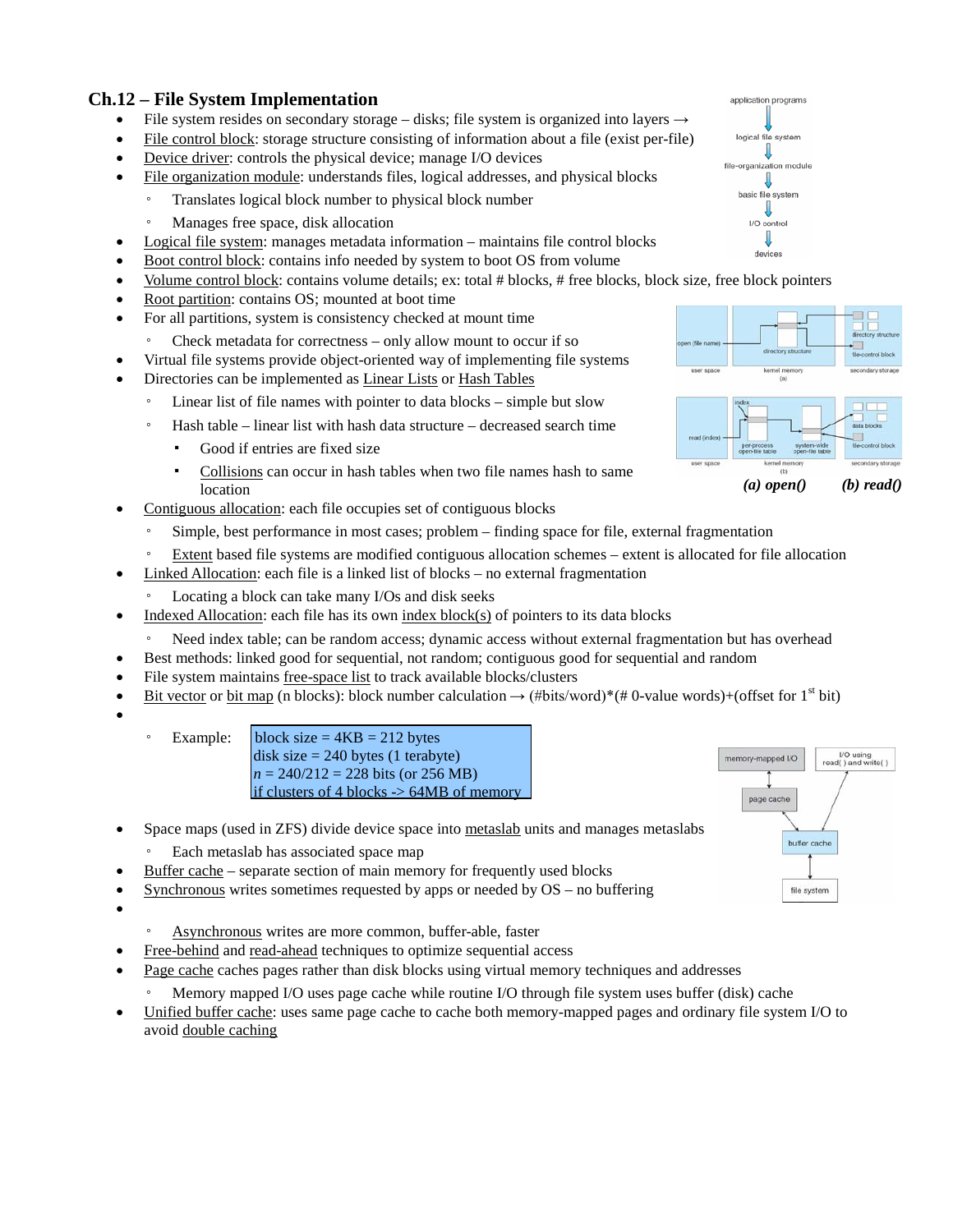#### **Ch.13 – I/O Systems**

- Device drivers encapsulate device details present uniform device access interface to I/O subsystem
- Port: connection point for device
- Bus: daisy chain or shared direct access
- Controller (host adapter): electronics that operate port, bus, device sometimes integrated
	- Contains processor, microcode, private memory, bus controller
- Memory-mapped I/O: device data and command registers mapped to processor address space
	- Especially for large address spaces (graphics)
	- Polling for each byte of data busy-wait for I/O from device
	- Reasonable for fast devices, inefficient for slow ones
		- Can happen in 3 instruction cycles
- CPU interrupt-request line is triggered by I/O devices interrupt handler receives interrupts
	- Handler is maskable to ignore or delay some interrupts
	- Interrupt vector dispatches interrupt to correct handler based on priority; some nonmaskable
	- Interrupt chaining occurs if there is more than one device at the same interrupt number
	- Interrupt mechanism is also used for exceptions
- Direct memory access is used to avoid programmed I/O for large data movement
	- Requires **DMA** controller
	- Bypasses CPU to transfer data directly between I/O device and memory
- Device driver layer hides differences among I/O controllers from kernel
- Devices vary in many dimensions: character stream/block, sequential/random access, synchronous/asynchronous, sharable/dedicated, speed, rw/ro/wo
- Block devices include disk drives: Raw I/O, Direct I/OU
	- Commands include read, write, seek
- Character devices include keyboards, mice, serial ports
	- Commands include get(), put()
- Network devices also have their own interface; UNIX and Windows NT/9x/2000 include socket interface
- Approaches include pipes, FIFOs, streams, queues, mailboxes
- Programmable interval timer: used for timings, periodic interrupts
- Blocking  $I/O$ : process suspended until I/O completed easy to use and understand, not always best method
- Nonblocking I/O: I/O call returns as much as available implemented via multi-threading, returns quickly
- Asynchronous: process runs while I/O executes difficult to use, process signaled upon I/O completion
- Spooling: hold output for a device if device can only serve one request at a time (ex: printer)
- Device Reservation: provides exclusive access to a device must be careful of deadlock
- Kernel keeps state info for I/O components, including open file tables, network connections, character device states ◦ Complex data structures track buffers, memory allocation, "dirty" blocks
	- STREAM: full-duplex communication channel between user-level process and device in UNIX
	- Each module contains read queue and write queue
	- Message passing used to communicate between queues Flow control option to indicate available or busy
	- Asynchronous internally, synchronous where user process communicates with stream head
- I/O is a major factor in system performance demand on CPU, context switching, data copying, network traffic



...

PCI but

I/O controller

initiates I/O

3

iut ready, outp<br>mplete, or err<br>ates interrupt

CPU

CPU exec

scs

CPU receiving international<br>transfers control to<br>interrupt handler

 $\kappa$ 

driver initiates I/O

ting checks for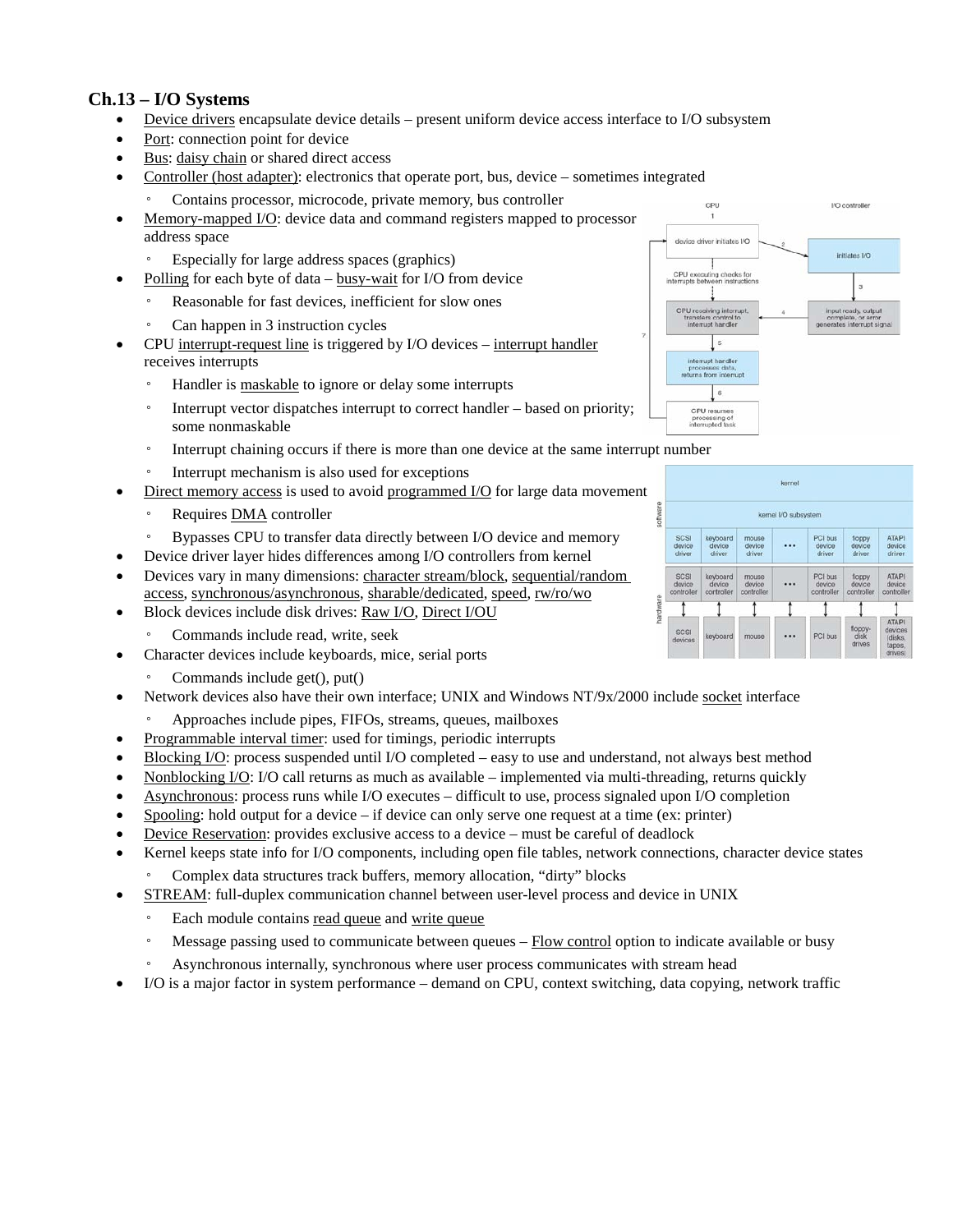### **Ch.14 – Protection**

- Principle of least privilege: programs, users, systems should be given just enough privileges to perform their tasks
- Access-right  $=$  <obj-name, rights-set w/ rights-set is subset of all valid operations performable on the object
	- Domain: set of access-rights
		- UNIX system consists of 2 domains: user, supervisor
		- MULTICS domain implementation (domain rings) if  $i < i \rightarrow D_i \square D_i$
- Access matrix: rows represent domains, columns represent objects
	- Access $(i, j)$  is the set of operations that a process executing in Domain<sub>i</sub> can invoke on Object<sub>i</sub>
	- Can be expanded to dynamic protection
- Access matrix design separates mechanism from policy
	- Mechanism: OS provides access-matrix and rules ensures matrix is only manipulated by authorized users
- Policy: User dictates policy who can access what object and in what mode
- Solaris 10 uses role-based access control (RBAC) to implement least privilege
- Revocation of access rights
	- Access list: delete access rights from access list simple, immediate
	- Capability list: required to locate capability in system before capability can be revoked reacquisition, backpointers, indirection, keys
- Language-Based Protection: allows high-level description of policies for the allocation and use of resources
	- Can provide software for protection enforcement when hardware-supported checking is unavailable

| object<br>domain | $F_{1}$       | F <sub>2</sub> | $F_3$         | printer |
|------------------|---------------|----------------|---------------|---------|
| $D_1$            | read          |                | read          |         |
| $D_{2}$          |               |                |               | print   |
| $D_3$            |               | read           | execute       |         |
| $D_4$            | read<br>write |                | read<br>write |         |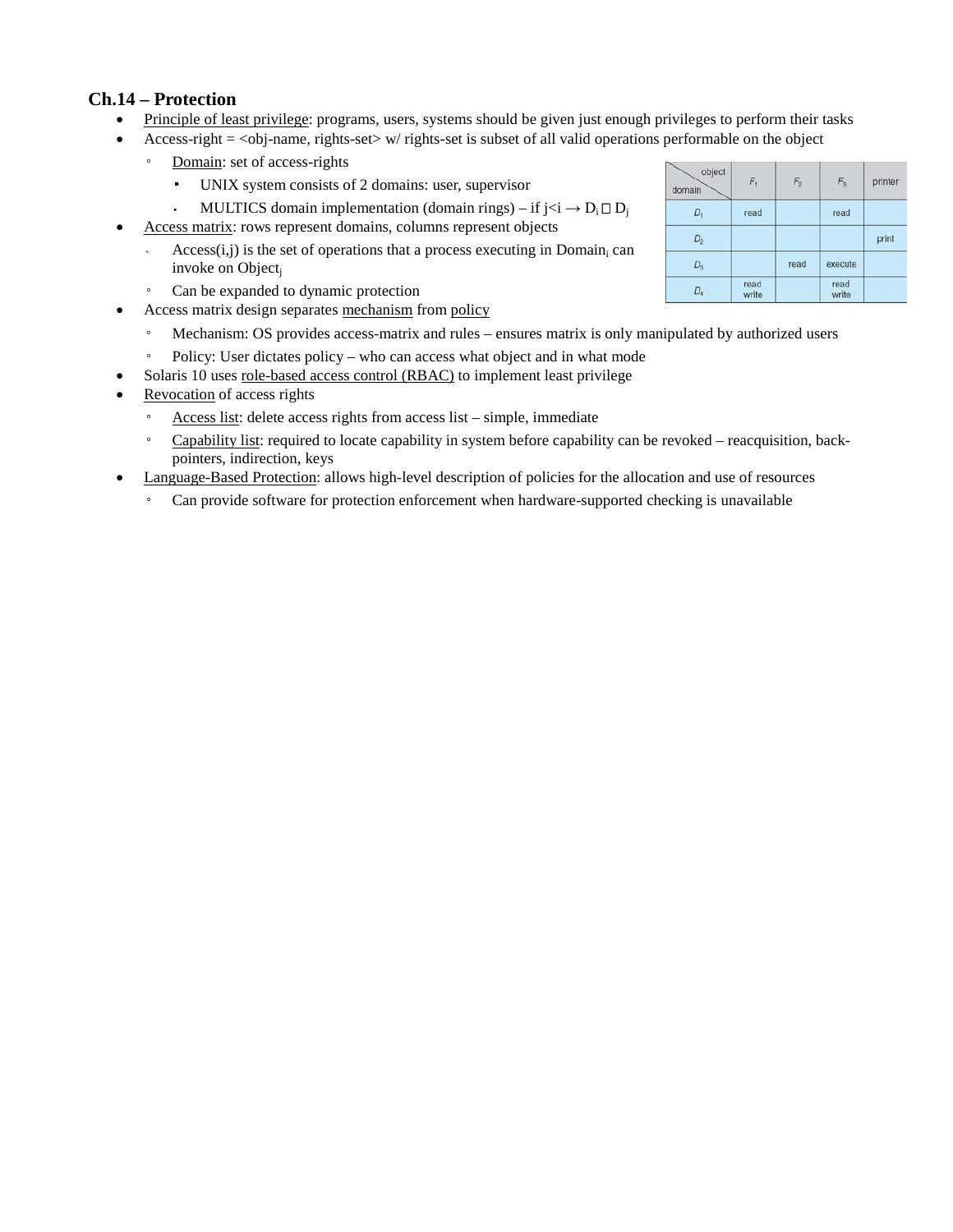## **Ch.15 – Security**

- System secure when resources used and accessed as intended under all circumstances
- Attacks can be accidental or malicious
	- Easier to protect against accidental than malicious misuse
- Security violation categories:
	- Breach of confidentiality unauthorized reading of data
	- Breach of integrity unauthorized modification of data
	- Breach of availability unauthorized destruction of data
	- Theft of service unauthorized use of resources
	- Denial of service prevention of legitimate use
- Methods of violation:
	- Masquerading pretending to be an authorized user
	- Man-in-the-middle intruder sits in data flow, masquerading as sender to receiver and vice versa
	- Session hijacking intercept and already established session to bypass authentication
- Effective security must occur at four levels: physical, human, operating system, network
- Program threats: trojan horse (spyware, pop-up, etc.), trap door, logic bomb, stack and buffer overflow
- Viruses: code fragment embedded in legitimate program; self-replicating
	- Specific to CPU architecture, OS, applications
	- Virus dropper: inserts virus onto the system
- Windows is the target for most attacks most common, everyone is administrator
- Worms: use spawn mechanism standalone program
- Port scanning: automated attempt to connect to a range of ports on one or a range of IP addresses
	- Frequently launched from zombie systems to decrease traceability
- Denial of service: overload targeted computer preventing it from doing useful work
- Cryptography: means to constrain potential senders and/or receivers based on keys
	- Allows for confirmation of source, receipt by specified destination, trust relationship
- Encryption: [K of keys], [M of messages], [C of ciphertexts], function E:K to encrypt, function D:K to decrypt
	- Can have symmetric and asymmetric (distributes public encryption key, holds private decipher key) encryption
		- Asymmetric is much more compute intensive not used for bulk data transaction
		- Keys can be stored on a key ring
- Authentication: constraining a set of potential senders of a message
	- Helps to prove that the message is unmodified
	- Hash functions are basis of authentication
	- Creates small, fixed-size block of data (message digest, hash value)
- Symmetric encryption used in message-authentication code (MAC)
- Authenticators produced from authentication algorithm are digital signatures
- Authentication requires fewer computations than encryption methods
- Digital Certificates: proof of who or what owns a public key
- Defense in depth: most common security theory multiple layers of security
- Can attempt to detect intrusion:
	- Signature-based: detect "bad patterns"
	- Anomaly detection: spots differences from normal behavior
		- Both can report false positives or false negatives
	- Auditing, accounting, and logging specific system or network activity



*Man-in-the-middle attack - Asymmetric Cryptography*